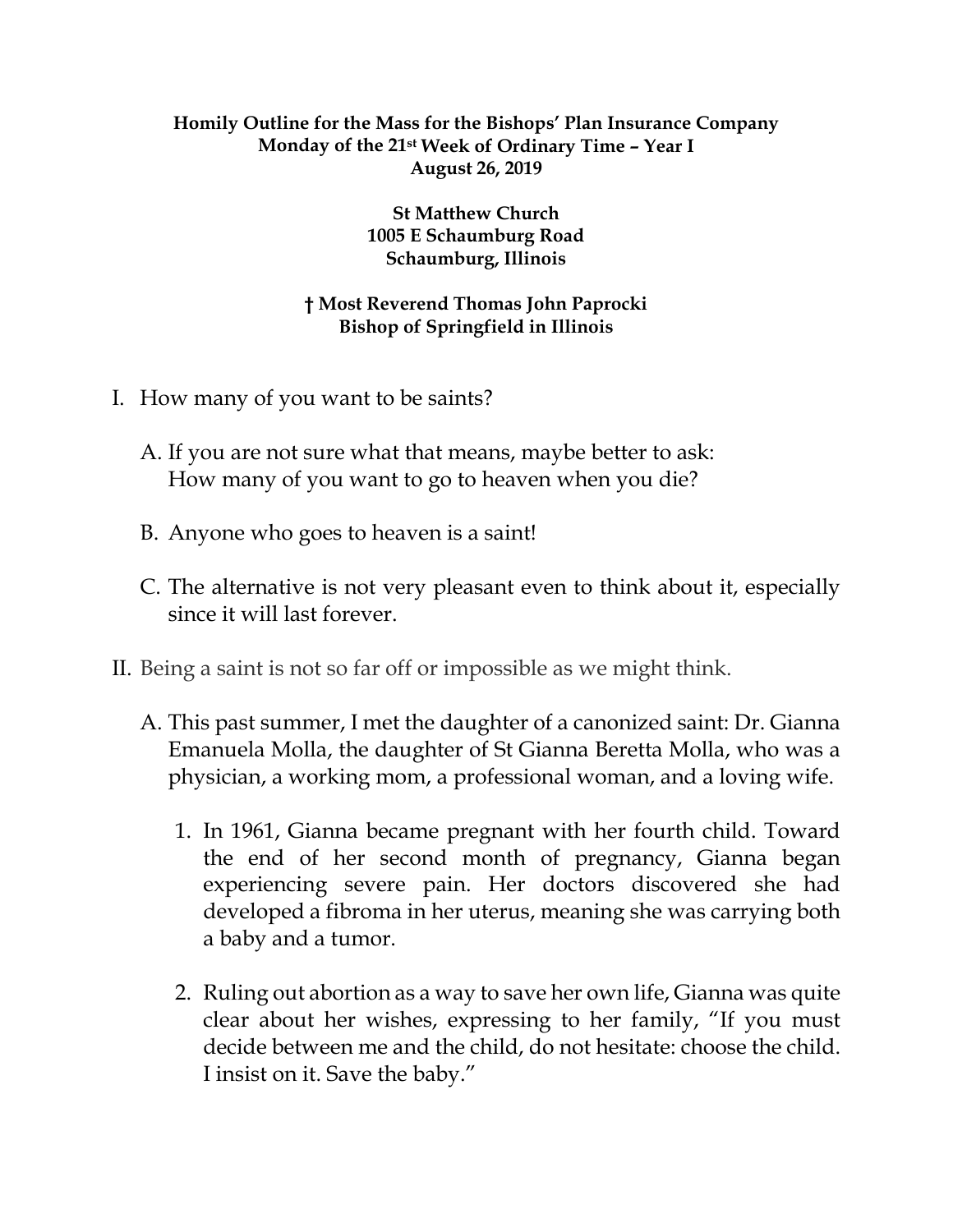- 3. On April 21, 1962, her daughter, Gianna Emanuela Molla, was successfully delivered by Caesarean section. The doctors tried many different treatments and procedures to ensure both lives would be saved. However, on April 28, 1962, a week after the baby was born, Gianna passed away from a severe infection. Gianna was beatified by Pope John Paul II on April 24, 1994, and officially canonized as a saint on May 16, 2004. Her husband and their children, including Gianna Emanuela, attended her canonization ceremony, making this the first time a husband witnessed his wife's canonization.
- 4. I rode from the airport in Sacramento to Napa in a van with Dr. Gianna Emanuela Molla, the daughter of St. Gianna Beretta Molla. It was very touching to hear her talk about how she prayed every morning to her "Saint Mom."
- B. I thought of my own mother, who was a saintly person, even if not officially canonized a saint.
- C. In my lifetime I have actually met two canonized saints: Pope St. John Paul II and St. Theresa of Calcutta. Meeting the daughter of a canonized saint also brought home to me very clearly that becoming a saint is not as impossible to achieve as we may think.
- D. Even if we are never officially canonized as a saint by the Pope, we can still become saints in fact, thanks to God's grace which leads us to eternal life in heaven.
- E. I pray that St. Gianna Beretta Molla will intercede for all of us to become saints!
- III. Saint John Paul II, in his Apostolic Letter, *Novo Millennio Ineunte*, "On entering the New Millennium," (nos. 30-31), said, "First of all, I have no hesitation in saying that all pastoral initiatives must be set in relation to holiness."